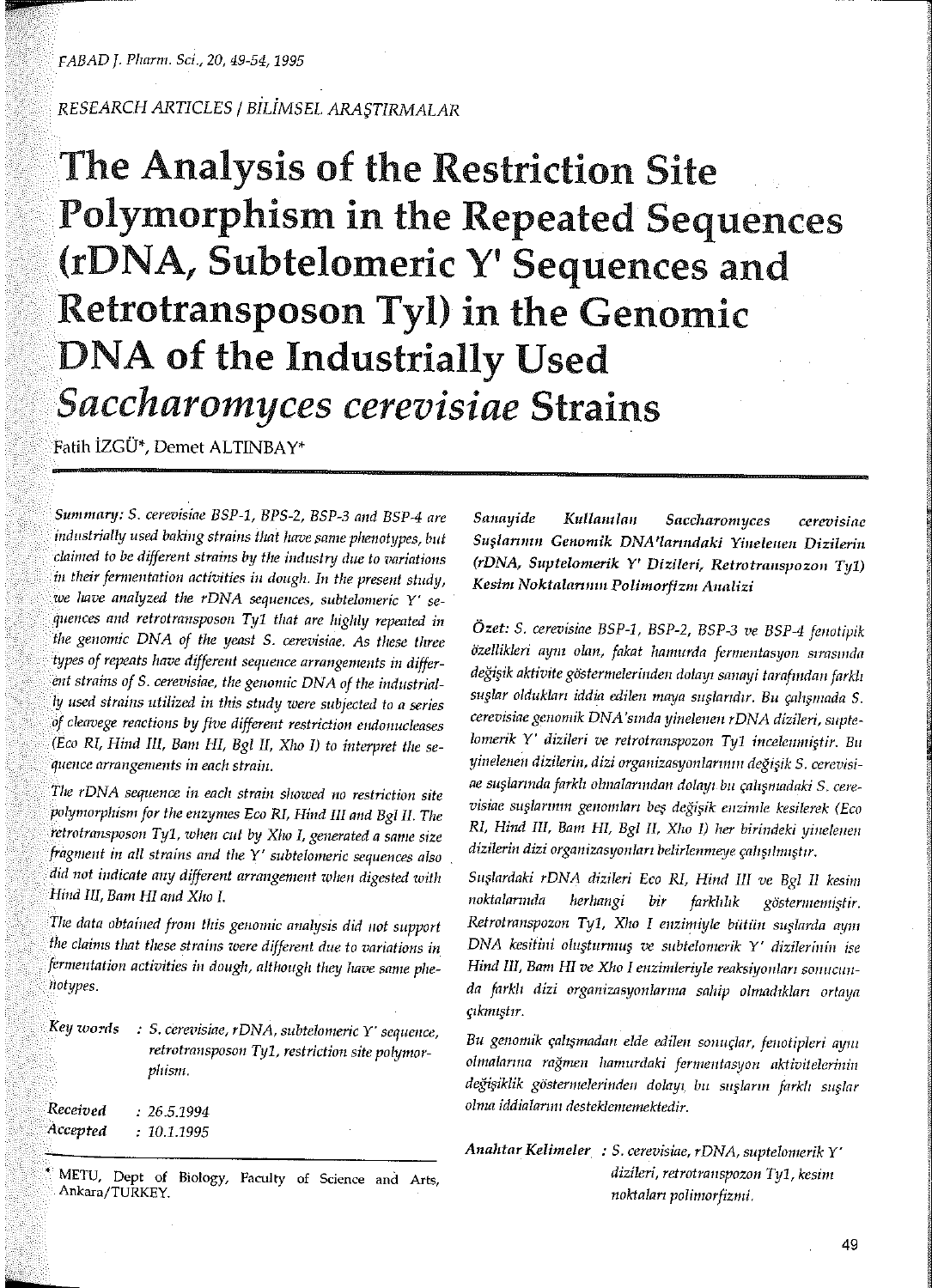## Introduction

H

j.

Most of the sequences in yeast chromosome are unique (approx.  $80$  %). Some genes, as for histones, a-tubulin, mating pheromones and ribosornal proteins exists in pairs. Up to 15 % of the nuclear ONA consists of repeated sequences. The most abundant repeated sequence in the yeast genome is the rDNA (ribosomal ONA). The rONA genes of S. *cerevisiae*  arc organizcd in a single tandem array of 9.lkb repeating units on chromosome XII1~3. The number of  $r^2$  epeats is strain-dependent, and also there is restriction site polymorphism between the repeats. The apparent size of rONA varies; among different yeast strains and evcn among different isolates of the same strain4,5.

Subtelomeric repeat sequences are found immediately proximal to the TEL sequences (Telomers), which are the specialized structure at the ends of linear chromosomal DNA molecules and required both for chromosomal stability and to enable the complete replication of the termini of chromosomes<sup>6,7</sup>. Two subtelomeric repeats have been described in yeast  $X$  and  $Y'$ . The arrangement of these sequences starting at the end of the chromosome is poly  $(C_{1-3}A)$  $-(Y)$ n-poly (C<sub>1-3</sub> A)  $-(X)$  n. Y' is a sequence of 6700 bp and X is a family of repealed sequences of between 3000 and 3750 nucleotide pairs $8.9$ . Y' repeats have been more cxtensively studied than the X family. Y' repeats vary in copy number, location and restriction fragment lengths between strains although they exhibit within - strain homogenity <sup>10</sup>.

The Transposons (pieces of ONA that are able to insert copies of themselves into many different sites in other DNA sequences within the same cell, without the requirement of ONA homology with the target ONA) of yeast, "Ty elements", have the same sequence organization as retroviruses and like retroviruses tránspose by way of RNA intermediates<sup>11,12</sup>. This similarity between the mechanism of Ty transposition and retrovirus replication leads to the term retrotransposons. Among the known yeast transposons "Tyl, Ty2, Ty3, Ty4" Tyl is the most highly repeated Ty element in strains of S. *cerevisiae.* Tyl is 5.9 kb in length and flanked by LTR (Long terminal repeat) of 334-338 bps<sup>13,14</sup>. The restriction map of Tyl element vary at a number of sites both within the coding region and within the LTR sequences 15.

**TI1e S.** *cerevisiac* **strains uscd in Turkish baking indus**try showed different fermentation activities in dough that contribute variations to organoleptic tests; thus considered as different strains by the industry, although the phenotypic characteristics of **these strains are similar.** 

Different S. *cerevisiae* strains have different locations of restriction sites for the three classes of the repeated ONA (rONA, Tyl elements, telomericY' sequences) in their genomic ONA restriction spectra. in the **prescnt study: we have analyzed the restriction site**  polymorphism in the repeated DNA sequences to interpret the sequence arrangements for each of the industrially used S. *cerevisiae* strains that are considered as different although they have same phenotypes.

# Materials

## Yeast Strains:

The Saccharoınyces *cerevisiae* strains (BSP-1, BSP-2, BSP-3, BSP-4) were provided from PAK Gıda A.Ş.

### Culture Media:

For routine growth of the yeast cells YEPD medium (5% yeast extract, 5 % bactopeptone, 10 % dextrose) wasused.

#### Restriction Endonucleases:

The restriction endonucleases Eco Rl, Bam Hl, Hind III, Bgl il and Xho 1 were provided from Boehringer **Mannheim.** 

# Methods

# Chromosomal DNA Isolation 16:

Yeast cells were grown for 16 hours at 30°C to a density of 7x106 cells/mL in YEPD. The celi pellet was resuspended in SEP buffer (1,2 mol sorbitol, 25 mM EOTA, 50 mM Tris-HCI, pH 7.5) and spheroplasts were formed by adding lyticase solution (20 µL) (Sigma). The spheroplasts were then pelleted and resuspended in SEP buffer and washcd. The spheroplasts were resuspended in saline-EDTA (150 mM NaCI) lOOmM EOTA) and 50 µL of 20 % SOS solution was added. After incubation at 37°C for 2 hrs and further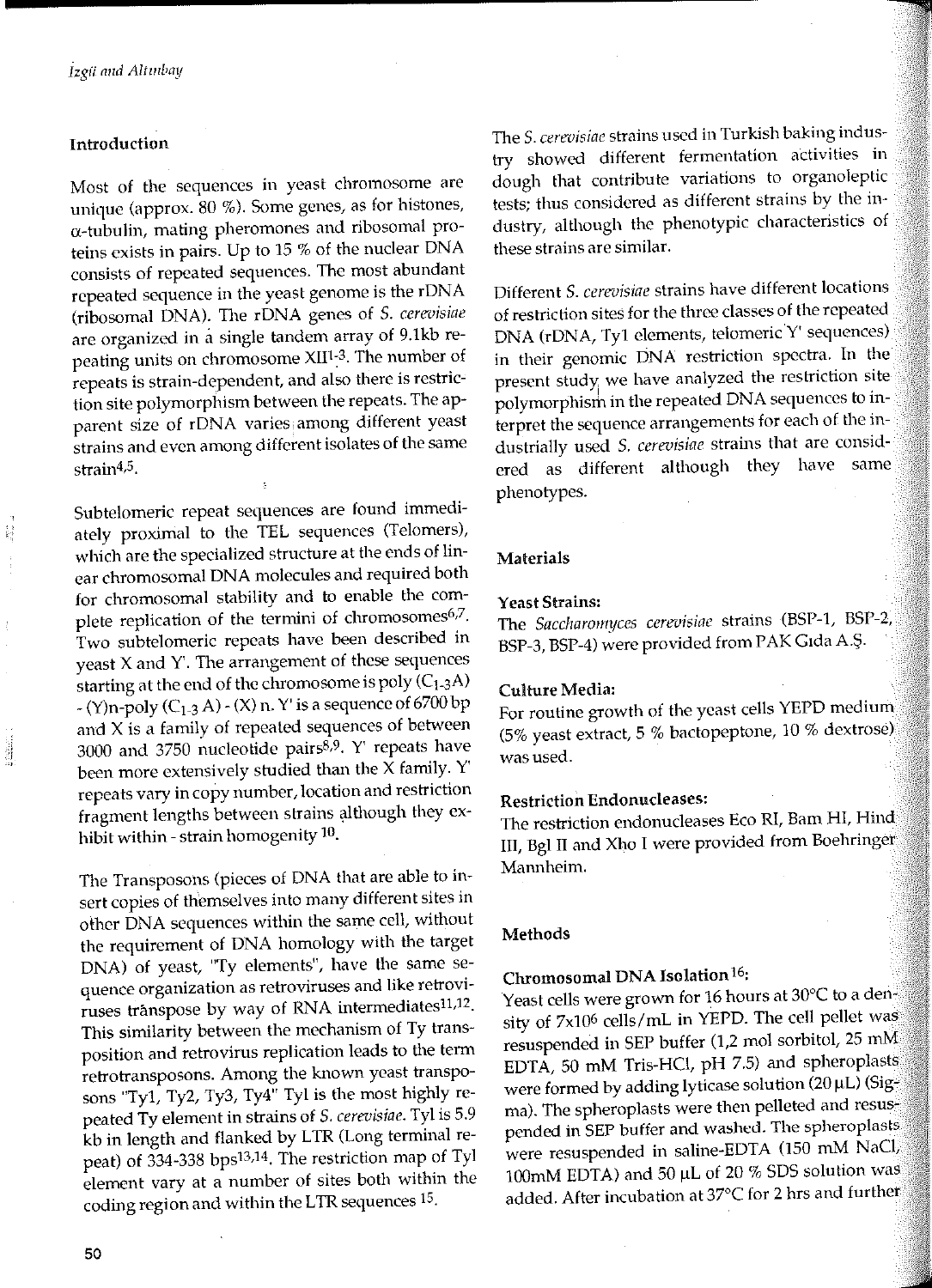30 min at 60°C, chloroform: isoamyl alcohol and <sup>p</sup>henol extractions were done. To the aqueous phase 95% ethanol (Merek) was added and left o/ n at- 20°C. The DNA was pelleted (12 krp, 10 min, 4°C) and resuspended in TE buffer (10 mM Tris-HCI pH 7.6, 1  $mM$  EDTA). After resuspension of the DNA, 20  $\mu$ L of RNase solution (Sigma) was added and phenol extracted. The aqueous phase was left for o/n at-20°C in ethanol. DNA was pelleted and resuspended in 50 µL TE buffer.

## Restriction Oigest:

**Cleavege reactions with restriction cndonucleascs,**  ECO RI, Hind III, Bam Hl, Bgl 11, and Xho 1 were carried out according to the conditions recommended by the enzyme supplicr.

## Gel Electrophoresis17:

Agarose gels were subjccted to electrophoresis in Tris-Borate buffer (54 g Tris, 27,5 g Boric acid, 20 mL 0.5 M EOTA/Lt). Gels of 0.7 % agarose (Sigma) were used to size molecular weights of the fragments. Elcctrophoresis was carried out in horizontal gel apparatus (Horizon 11-14). Approxiametly 5 µg of yeast DNA and  $0.5 \mu g \lambda$  virus DNA -ECO RI/Hind III digest as a standard marker were loaded per slot and electrophoresis was carried out at 50 V (Power Supply model 200.BRL) for 5 hours. The gels were staincd in a 0.5 mg/mL Et-Br solution than placed directly on top of a 300 nm transilluminater (Photodyne, Photo perp !) and photographed (Photodyne Poloroid Camera).

# Estimation of the Chromosomal ONA Restriclion Fragment Sizes17:

The measurement of fragment sizes was done by using the mobilities of the  $\lambda$  ECO RI/Hind III marker digest fragments to construct a calibration curve; the sizes of the unknown fragments were determined from the distance they have migrated.

# Results and Oiscussion

For the analysis of the three classes of repeated DNA rDNA, Y' sequences, Tyl elements) genomic ONA solations were done from each of the industrially sed baking strains of Sacclıaroınyces *cerevisiae* BSP-1, SP-2, BSP-3, BSP-4 (Fig. la, lb). The purified chro-

mosomal ON As of the strains were then subjected to a series of cleavage reactions with five different restriction endonucleases (Eco RI, Hind III, Bam<sup>5</sup>HI, Bgl II, Xho I) to detect the restriction site polymorphism in repeated DNA, which are the origins of most bands seen in the restriction spectrum of the ge nomic ONA in yeast.



**Figure 1.** Seperation of *S. cerevisiae* nucleic acids by electropho**resis in 0.7% agarose gels. (a)** befon~ **RNasc trcatmcnt (b) purified DNA aftcr RNase treatment.** 

In the yeast genome, rDNA is the most abundant repeatcd sequence that is organized in a singlc tcndom array of 9,1 kb repeat units on chromosome Xll (Fig  $2a$ <sup>3</sup>. The Eco RI spectrum of the genomic DNA of **each strain utilizcd in this study gcncratcd five visi** ble rDNA fragments of different sizes. DNA size analysis showed that these fragments were 2.8, 2.4, 2.0, 0.7 and 0.6 kb respectively in ali strains (Fig. 3). In the Hind III spectrum 2 strong rDNA fragments appeared and the sizes of these fragments in every strain were calculated as 6.4 and 2.7 kb (Fig. 4). Bgl II cleavege reactions of the genomic ONA of the *S. ce revisiae* strains generated one band and the size of<br>this band in each strain was found to be 4.5 kb which<br>contain two rDNA fragments equal in size (Fig. 5).<br>The second repeated sequence in the genomic DNA<br>of yeast is the

zyme Xho 1 (Fig. 2b)15. The genomic ONA cleavage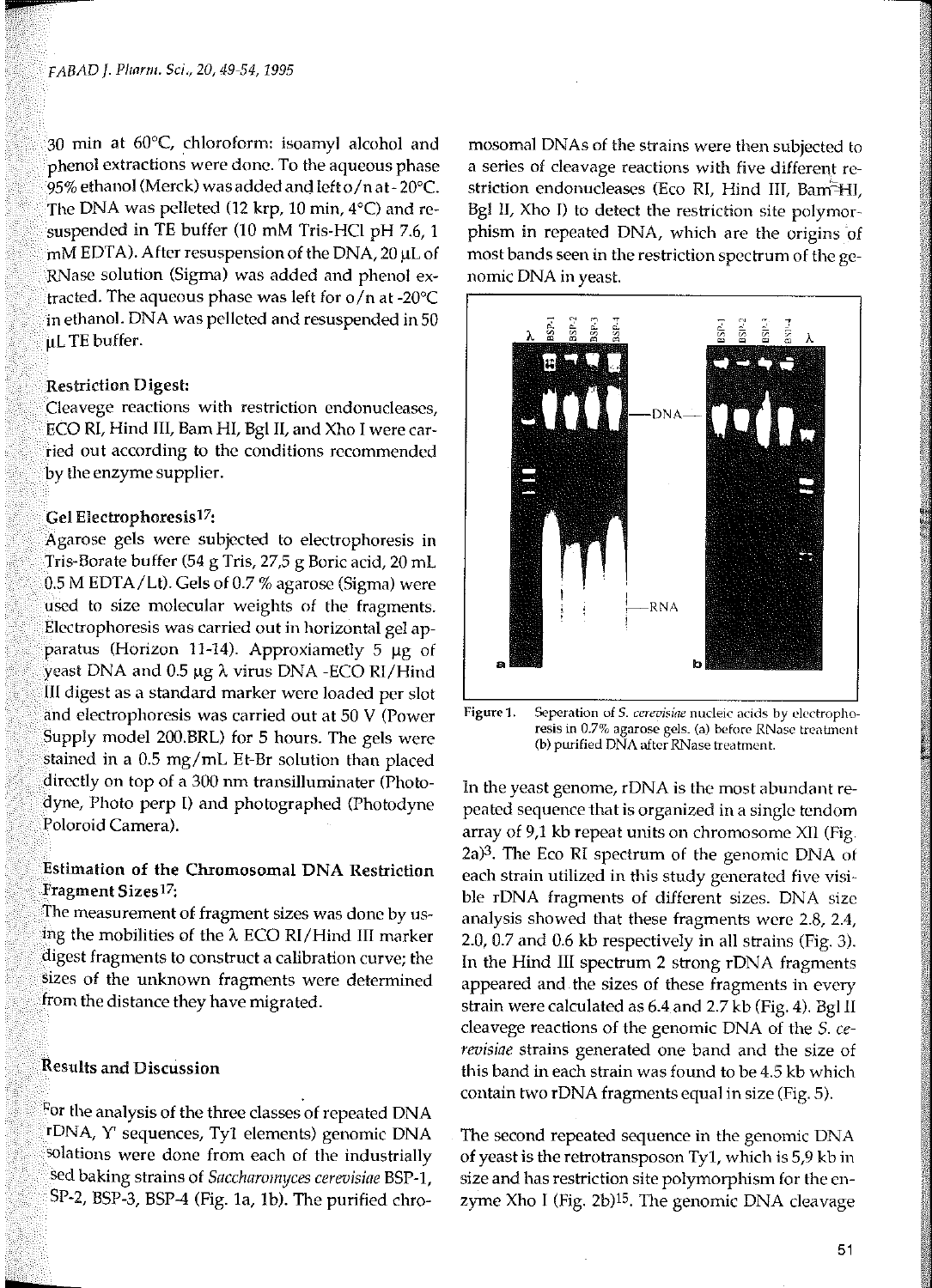

Structures and restriction maps of repeated DNA sequences in yeast (a) rDNA: Only two repeats are shown. Arrows repressent the direction of transcription for the 35 S precursor rRNA and the 5 S rRNA. (E for Eco RI, H for H Figure 2. (Woolford and Warner, 1991)

(b) Retrotransposon Tyl: Shaded boxes indicate LTR sequences (X for Xho I) (Boeke and Sandmeyer, 1991) (c) Y' Repeats: Only two repeats are shown. The black boxes are the autonomously replicating sequences (Ba for Bam HI) (Chan and Tye, 1983)



Eco RI digest of the genomic DNA of the Figure 3. S. cerevisiae strains. (r for rDNA fragments)



Hind III digest of the genomic DNA of the S. cerevisiae Figure 4. strains (r for rDNA fragments, y for Y' repeated sequence fragments)

Xendral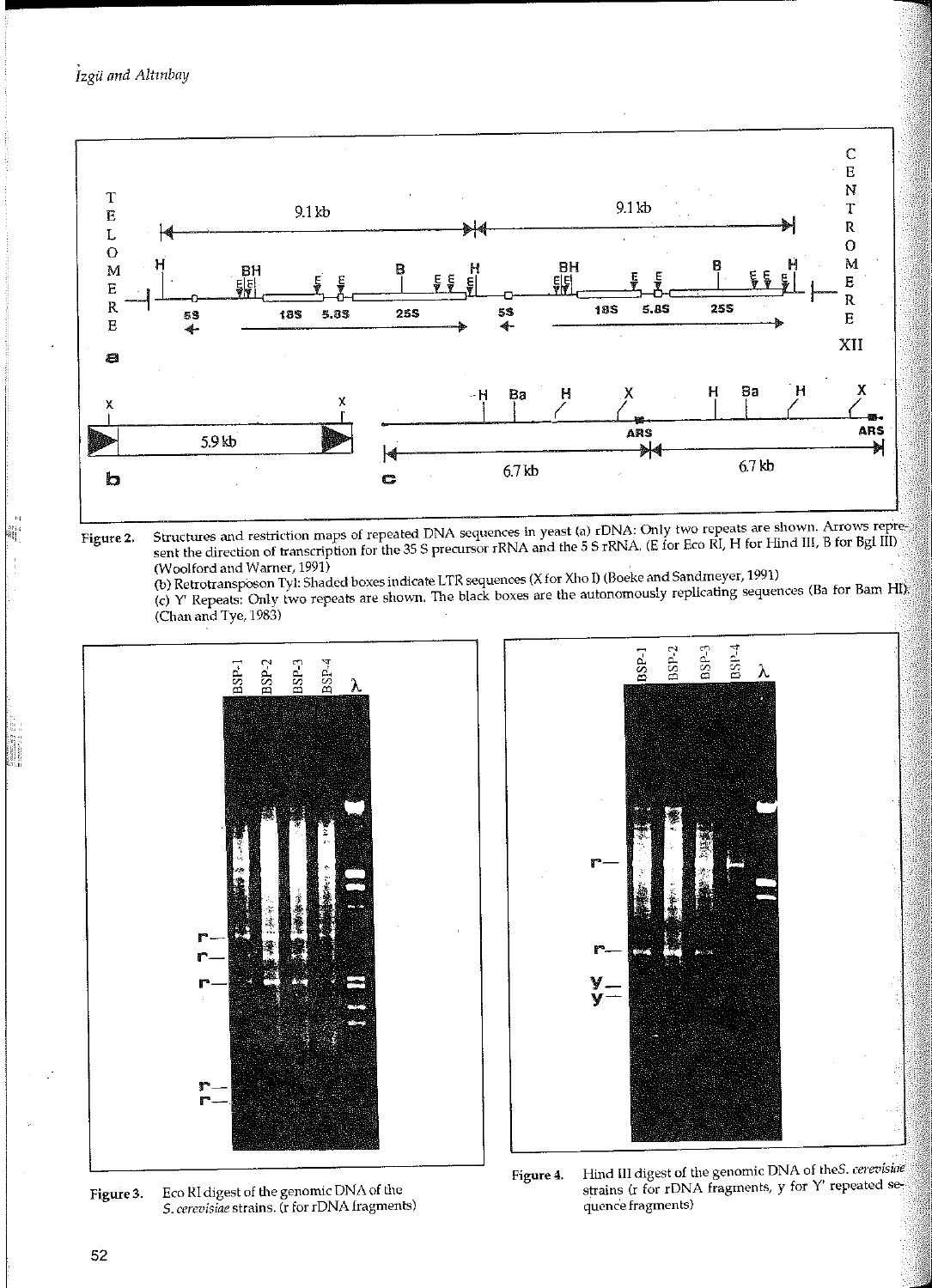

**Figure 5. Bgl il digest of the genomic ONA of thc S.** *cerevisine*  **strains (r for rDNA band).** 



**Figure 6. Xho 1 digest of the genomic DNA of S.** *cerevisiae*  **strains (t for Tyl fragment, y for Y' fragment)** 



**Figurc 7. Bam Hl digest of the genomic DNA of S.** *cerevisine*  **strains (y for Y' fragment)** '

reactions of the strains BSP-1, BSP-2, BSP-3, BSP-4 for the analysis of the Tyl element with the restriction endonuclease Xho I (Fig. 6) created only a fragment of 5.6 kb in each strain.

Thc Y' sequence, that we have studied as the third repeated sequencc found in the genomes of the yeast strains, are about 6,7 kb and organized in single or tendomly at telomers (Fig. 2c) $8$ . For the analysis of the restriction site polymorphism of the Y' repeated sequences in S. *cerevisiae* strains BSP-1, BSP-2, BSP-3, BSP-4, we have examined the Hind III, Bam HI and Xho I spectrurns of the genornic DNAs. **in** every strain Hind III spectrum showed two Y' fragments of 2.2 and 2.01 kb (Fig. 4). Xho I (Fig. 6) and Bam HI (Fig. 7) digcsts generated sarne fragments of 6.7 kb as they both cleave the Y' sequence only once. The size of this fragrnent in ali strains was sarne.

A few clearly visible bands were left unassigned in the genomic DNA spectrums. These originate from the 2  $\mu$  plasmids that are found naturally in the yeast genome and from the mitochondrial DNA, which is fragmented during genomic DNA isolations.